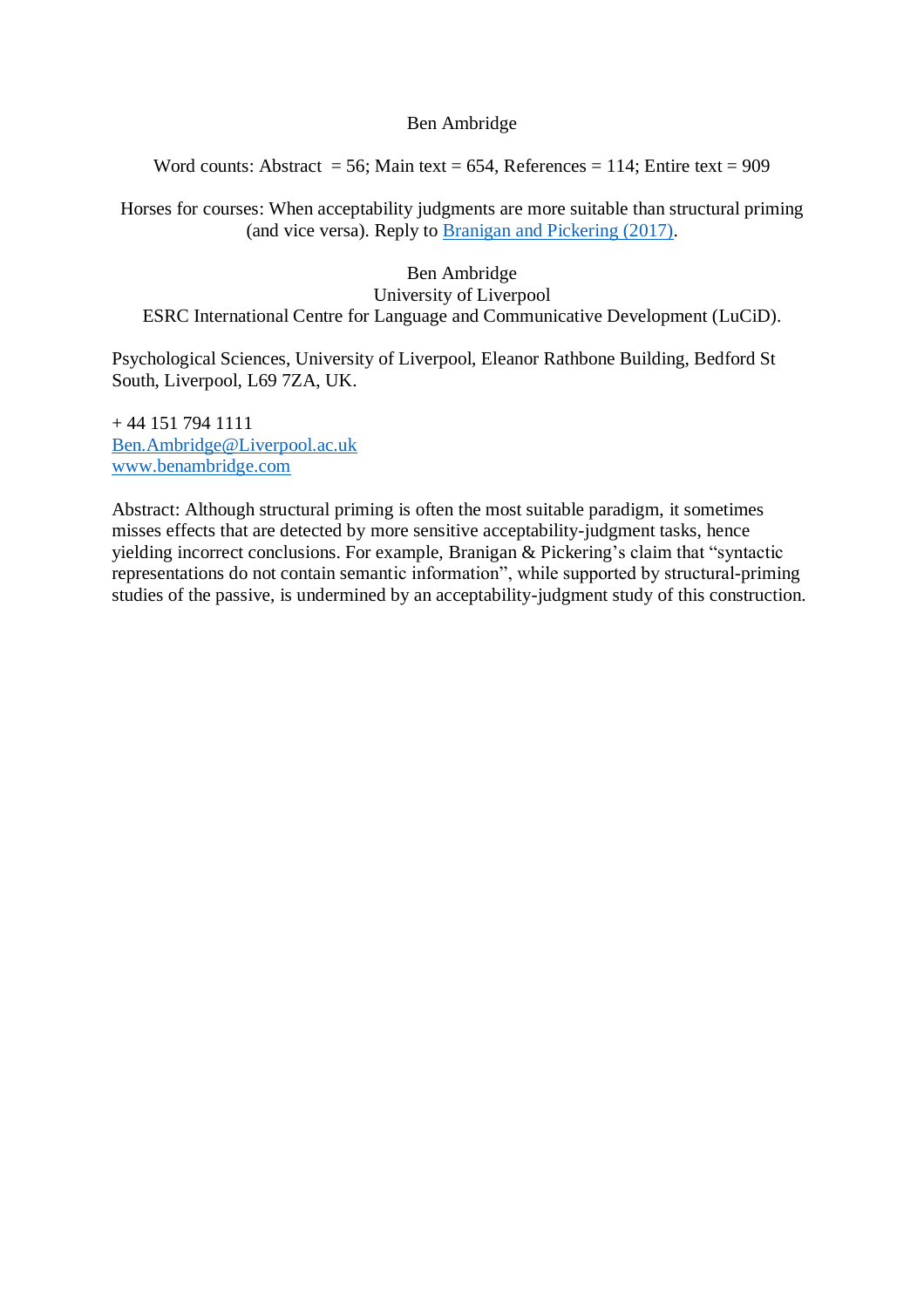## **Horses for courses: When acceptability judgments are more suitable than structural priming (and vice versa).**

I agree with B&P that structural priming is an excellent method for tapping into speakers' linguistic representations. I agree with B&P that "researchers concerned with linguistic representations should not rely solely on [acceptability] judgments". I agree with B&P that frequently "evidence from structural priming will converge with evidence from acceptability judgments, and hence provide strong support for particular representational claims".

I do not agree with B&P that "where acceptability judgment and priming evidence do not converge, evidence from priming should be favoured". Why? The most suitable method for linguistic research depends on exactly what we want to know. Sometimes structural priming is indeed the best choice; for example when we want to know whether particular forms share some underlying representation. Sometimes, forced-choice comprehension is the best choice; for example when we want to know if children understand the meaning of word order or case marking.

And sometimes, an acceptability judgment paradigm is the best choice; for example when we want to know which of two similar forms is more consistent with adult speakers' underlying grammatical representations (e.g., \**The funny clown giggled Bart* vs \**The funny clown laughed Bart*). This can really only be determined using a Likert-scale type judgment. Structural priming is all but useless here, because no adult native speaker of English is going to produce either sentence, no matter how much you prime her. The broader problem is that structural priming yields a binary outcome measure: you're primed or you're not; you produce the sentence or you don't. In contrast, acceptability judgments, if set up to do so, yield a continuous outcome measure. Crucially, the use of a relatively insensitive binary measure over a much more sensitive continuous measure can lead to erroneous conclusions regarding representation. Here's a case study.

B&P argue that "syntactic representations do not contain semantic information"; that "adults…appear to have abstract syntactic representations that are not specified for lexical or thematic content". A crucial piece of evidence for this claim is a series of structural priming studies (Messenger et al, 2012a, 2012b) in which passives with *agent-patient, themeexperiencer* and *experiencer-theme* verbs (e.g., *The girl is being licked/scared/ignored by the cow*) were equally effective at priming production of other passives. Hence – B&P's argument goes – adults' representation of the passive (a syntactic representation) does not care about the identity of the verb (semantic and/or lexical content), or indeed its thematic content (i.e., the way its syntactic arguments are mapped onto the semantic roles *agent, patient, experiencer* and *theme*).

But this conclusion is incorrect. In one of my own studies (yeah, I know, sorry!), based closely on Messenger et al (2012a), we asked adults to rate these type of sentence on a 5 point scale (Ambridge, Bidgood, Pine, Rowland & Freudenthal, 2016). Passives with *experiencer-theme* verbs (e.g., *ignore*) were rated as less acceptable than passives with *agentpatient* (e.g., *lick*) and *theme-experiencer* verbs (e.g., *scare*); a pattern that did not hold for actives. This suggests that adults' representation of the passive construction is not purely syntactic, but contains lexical/semantic/thematic-role information such that "[B] (mapped onto the surface subject [of a passive]) is in a state or circumstance characterized by [A] (mapped onto the by-object or an understood argument) having acted upon it" (Pinker, Lebeaux & Frost, 1987: 249). In other words, the more the first NP is affected by the action,